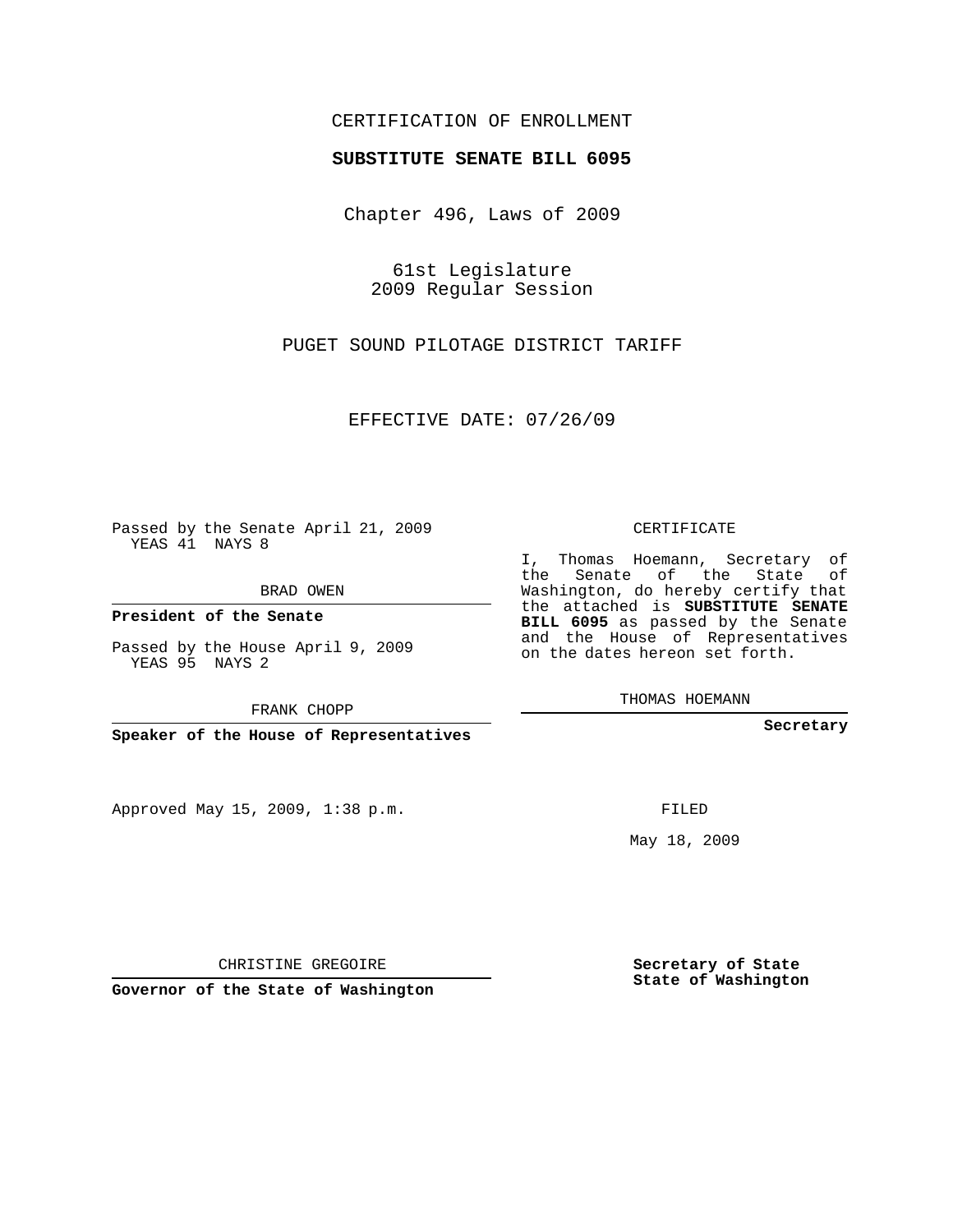## **SUBSTITUTE SENATE BILL 6095** \_\_\_\_\_\_\_\_\_\_\_\_\_\_\_\_\_\_\_\_\_\_\_\_\_\_\_\_\_\_\_\_\_\_\_\_\_\_\_\_\_\_\_\_\_

\_\_\_\_\_\_\_\_\_\_\_\_\_\_\_\_\_\_\_\_\_\_\_\_\_\_\_\_\_\_\_\_\_\_\_\_\_\_\_\_\_\_\_\_\_

AS AMENDED BY THE HOUSE

Passed Legislature - 2009 Regular Session

**State of Washington 61st Legislature 2009 Regular Session**

**By** Senate Transportation (originally sponsored by Senators Haugen and Swecker)

READ FIRST TIME 03/02/09.

 1 AN ACT Relating to the Puget Sound pilotage district tariff; and 2 amending RCW 88.16.035.

3 BE IT ENACTED BY THE LEGISLATURE OF THE STATE OF WASHINGTON:

 4 **Sec. 1.** RCW 88.16.035 and 2008 c 128 s 2 are each amended to read 5 as follows:

6 (1) The board of pilotage commissioners shall:

 7 (a) Adopt rules, pursuant to chapter 34.05 RCW, necessary for the 8 enforcement and administration of this chapter;

 9 (b)(i) Issue training licenses and pilot licenses to pilot 10 applicants meeting the qualifications provided for in RCW 88.16.090 and 11 such additional qualifications as may be determined by the board;

 (ii) Establish a comprehensive training program to assist in the 13 training and evaluation of pilot applicants before final licensing; and (iii) Establish additional training requirements, including a program of continuing education developed after consultation with pilot organizations, including those located within the state of Washington, as required to maintain a competent pilotage service;

18 (c) Maintain a register of pilots, records of pilot accidents, and 19 other history pertinent to pilotage;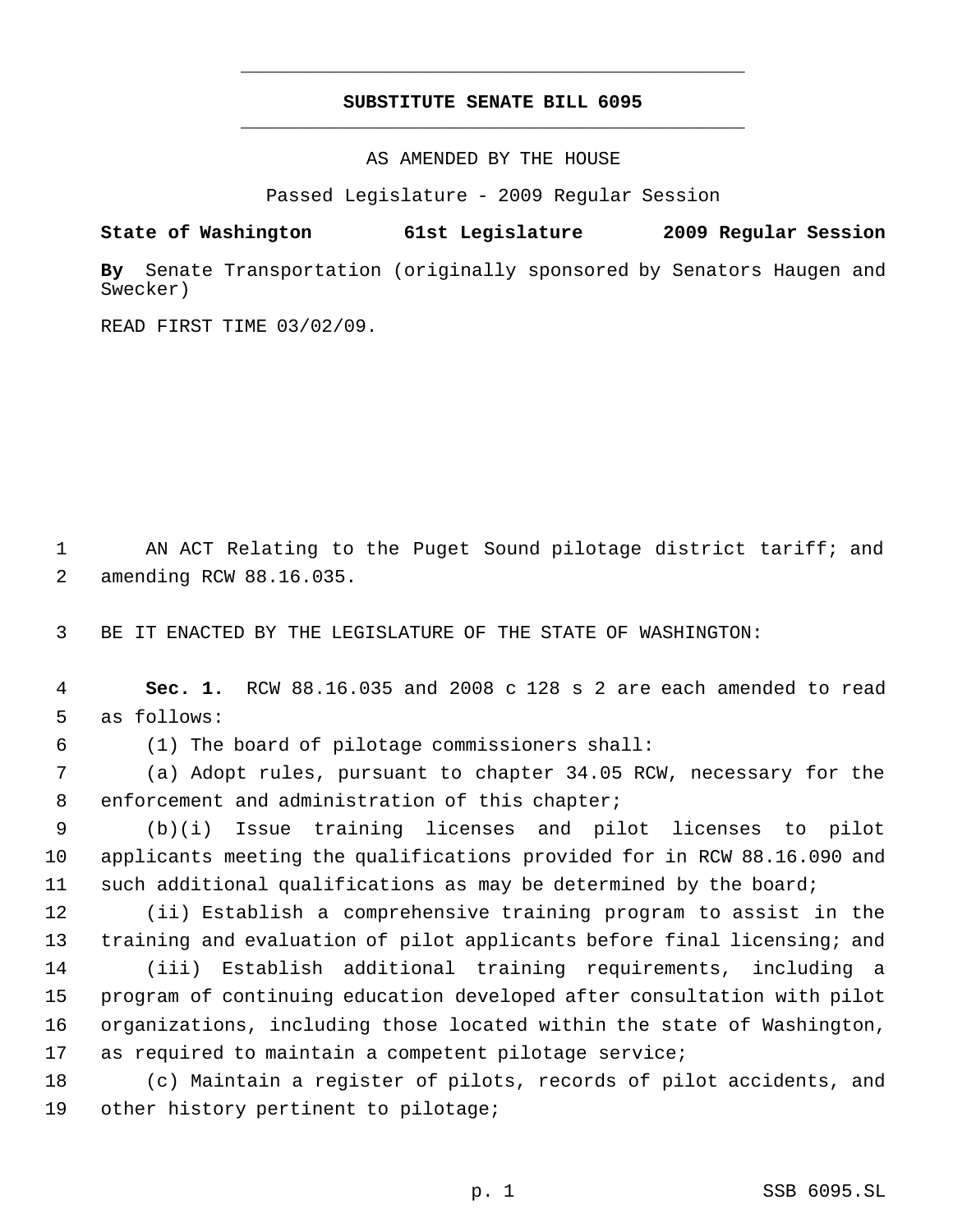(d) Determine from time to time the number of pilots necessary to be licensed in each district of the state to optimize the operation of a safe, fully regulated, efficient, and competent pilotage service in each district;

 (e) Annually fix the pilotage tariffs for pilotage services 6 ((performed - aboard - vessels - as - required - by)) provided \_ under this chapter: PROVIDED, That the board may fix extra compensation for extra services to vessels in distress, for awaiting vessels, for all vessels in direct transit to or from a Canadian port where Puget Sound pilotage is required for a portion of the voyage, or for being carried to sea on vessels against the will of the pilot, and for such other services as 12 may be determined by the board: PROVIDED FURTHER, That as an element 13 of the Puget Sound pilotage district tariff, the board may consider pilot retirement plan expenses incurred in the prior year in either 15 pilotage district. However, under no circumstances shall the state be 16 obligated to fund or pay for any portion of retirement payments for 17 pilots or retired pilots;

 (f) File annually with the governor and the chairs of the transportation committees of the senate and house of representatives a report which includes, but is not limited to, the following: The number, names, ages, pilot license number, training license number, and years of service as a Washington licensed pilot of any person licensed by the board as a Washington state pilot or trainee; the names, employment, and other information of the members of the board; the total number of pilotage assignments by pilotage district, including information concerning the various types and sizes of vessels and the total annual tonnage; the annual earnings or stipends of individual pilots and trainees before and after deduction for expenses of pilot organizations, including extra compensation as a separate category; the annual expenses of private pilot associations, including personnel employed and capital expenditures; the status of pilotage tariffs, extra compensation, and travel; the retirement contributions paid to pilots and the disposition thereof; the number of groundings, marine occurrences, or other incidents which are reported to or investigated by the board, and which are determined to be accidents, as defined by the board, including the vessel name, location of incident, pilot's or trainee's name, and disposition of the case together with information received before the board acted from all persons concerned, including